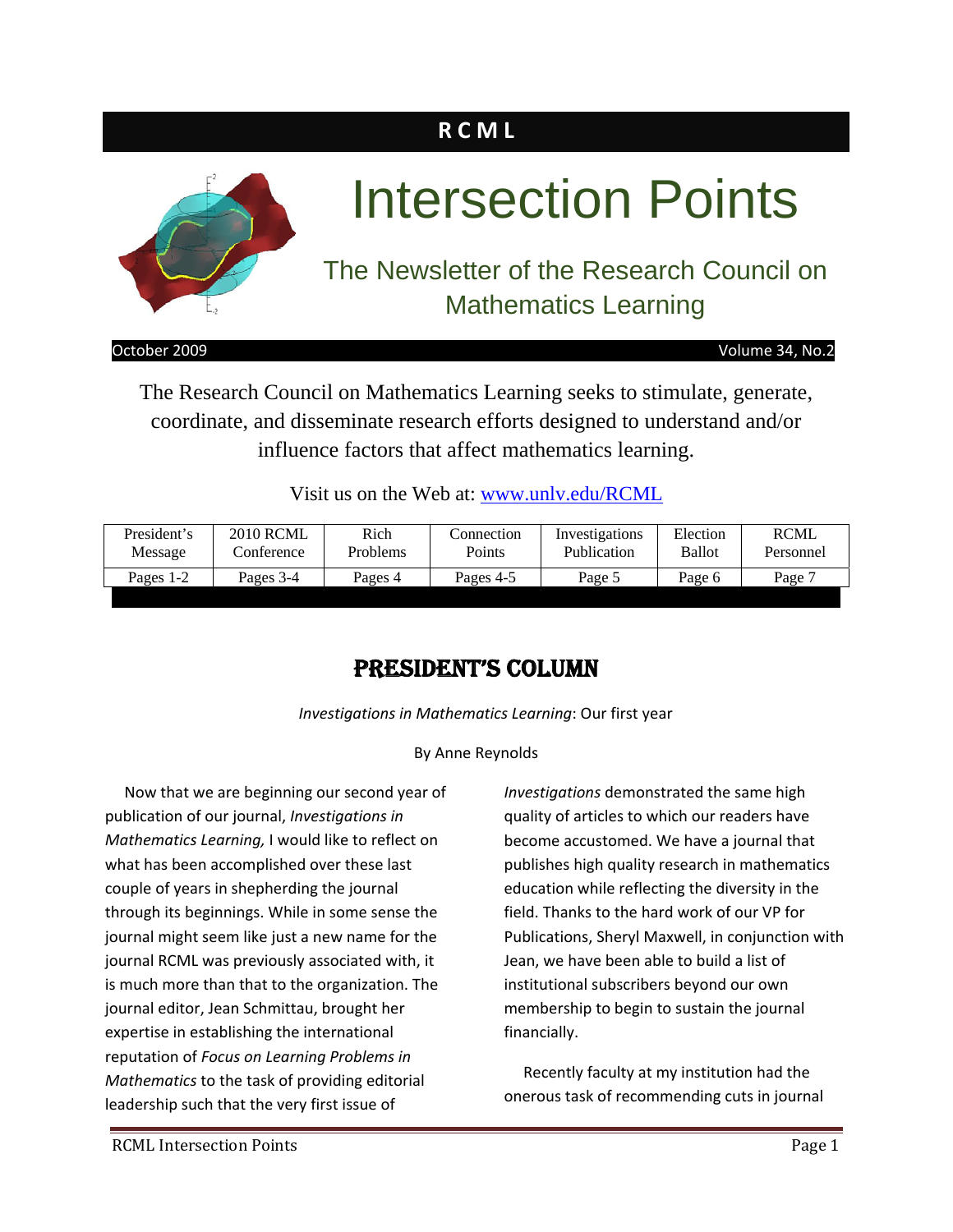subscriptions held by our library, the result of reductions in the amount of funding available to the library. I know that Ohio is not alone as a state that faced a serious budget shortfall for this year which impacted all constituents in a variety of ways, not least of which was resources at our institutions of higher learning. *Investigations* was on the list of journal subscriptions from our library. As I highlighted it as one I did not want to see cut I wondered two things; one, how would my vote stack up against all the other hundreds of faculty recommendations and two, at institutions where there are no RCML members to be strong advocates for the journal, how would our journal survive such cuts? The first thing in favor of our journal surviving in either situation is that it is highly respected. Something else in its favor is that its cost compares favorably against many other journals, particularly in the sciences. However, as competition for scarce resources intensifies, I am not sure these two factors would be enough. Libraries keep track of how frequently resources are used; however, no matter how good it is, if students are not aware of a particular resource, then they will overlook it and it will sit on the shelves. That sends a clear message to administration about where to save.

 For our journal to be financially viable we need both individual membership subscriptions and institutional subscriptions. When the organization was associated with *Focus* this was not a major concern for us. Someone else was responsible for marketing, particularly to institutions. Certainly under the circumstances outlined above each of us would have been strong advocates at our institutions to keep the library subscription in place but there was also someone else "out there" whose responsibility it was to build and maintain that subscription base. Regardless of all this, it seemed, we paid our

membership fees that entitled us to a copy of the journal.

 The health of our organization, not just of the journal, depends on the strength of our membership. I note with sadness that our VP for Publications reports in this issue of *Intersection Points* that the current issue of *Investigations* is being mailed to only 50% of those members who received it in the spring; only those who chose to renew their membership for this year. Now is the time for us to reach out to colleagues and graduate students to think about becoming involved by submitting a proposal for our annual conference in the spring, 2010. This would be a way to encourage new membership and also reach out to former members to once again become involved.

 The latest issue of the journal arrived in my mailbox just as I was writing this column. When I looked at the Table of Contents I found three articles listed that would attract a wide variety of readers: one addressed young children's learning, the second was about middle grades students, while the third focused on college level mathematics learning. Just as varied were the research methodologies employed and the research sites: Canada, Turkey, and United States. I took my copy with me when I went to teach a graduate class last evening so I could share with these students the titles of the various articles. Every one of my students became curious about at least one of the articles and wanted to read more. Perhaps I did a little to sustain the institutional subscription to our journal. I know that once they have read an article that provides them with high quality research that engages them professionally they will be back for more.

I wonder: what else can I/we do?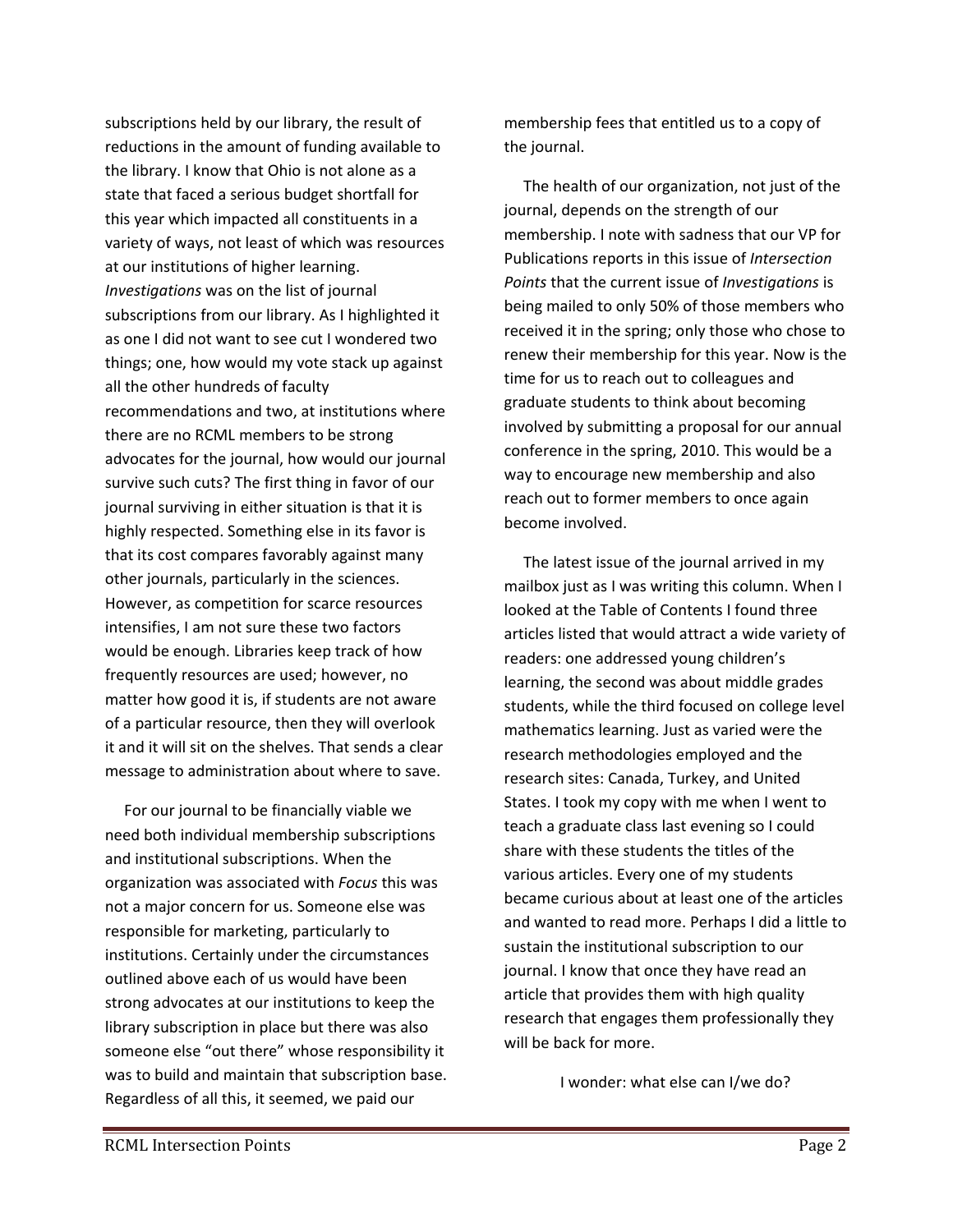## **2010 RCML Conference**

### **"Real Challenges in Mathematics Learning"**

37<sup>th</sup> Annual Meeting University of Central Arkansas 11-13 March 2010

Email Conference Registration Questions to Anita Luyet: aluyet@uca.edu

 As mathematics educators, we face the challenge of instructing students at all levels. We may be preparing pre-service teachers for K-12 or those who will teach for higher education. Regardless of the level, we encounter many demands. How do we implement the standards set by NCTM for our students with different

ability levels? Why was this method or material successful for one group and not the other? Does a student's written work reflect his or her learning of a given mathematical



concept? How do we develop or nurture positive attitudes towards mathematics that will affect their learning? With various reports from numerous educational associations, we face real challenges in mathematics learning.

 In keeping with last year's conference, we plan to have one of the founding members give a presentation.

 At the request of many RCML members, the organization will have its first proceedings at the 2010 Conference in Conway, Arkansas.

 For those completing the speaker proposal form, there is a part to check if you are interested in your paper being published. After receiving notification that your speaker proposal has been accepted, submit it to the vice president of conferences, Carolyn Pinchback by

> January 13, 2010 so that it can be reviewed by the editors. The paper should have a maximum of eight pages using *Publication Manual of the American Psychological Association* (Sixth Edition), with a maximum of 1 1/2

spacing. The first page should include the title, author (s), affiliation, e‐mail address, and an abstract. Continuing on page one and the following seven pages, the paper should include the related literature, methodology, results, conclusion, and references. The paper should be print ready.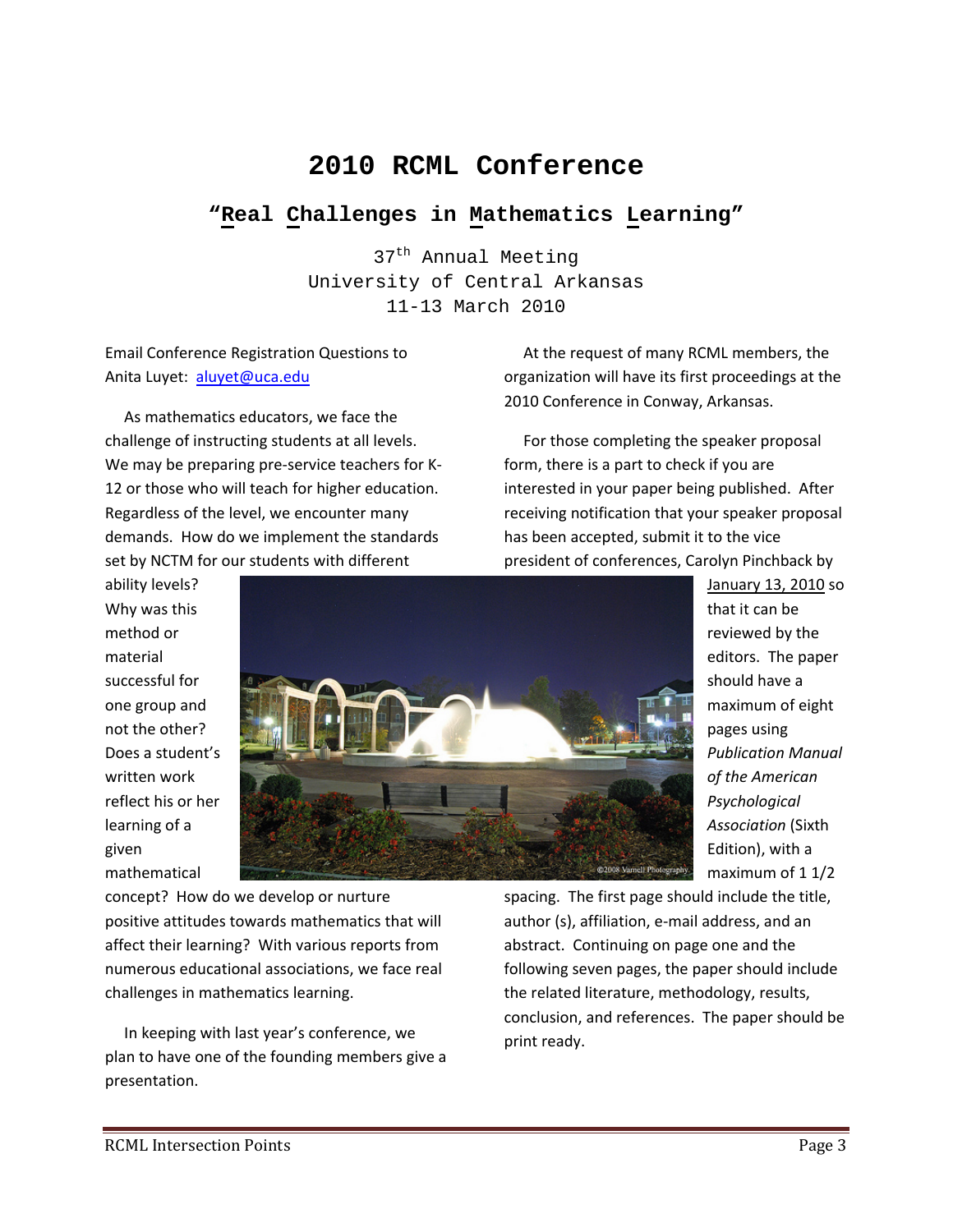#### **2010 RCML Conference Continued…**

#### **Some dates to keep in mind:**

**January 13, 2010**: paper to vice president of conference **February 17, 2010**: notification about the status of the paper **March 3, 2010**: author (s) sends revisions to vice president of conference **March 11, 2010**: RCML conference at the

University of Central Arkansas

Conference information and registration can be found on the RCML website at http://www.unlv.edu/RCML/conference2010

#### **\*Vice President of Conferences**

Carolyn Pinchback University of Central Arkansas 201 Donaghey Avenue Conway, AR 72035 carolinp@uca.edu (O)501‐450‐5653 (F) 501‐450‐5662

**Rich Problems for Rich Discussion** Many of us who teach pre‐service teachers began a conversation about what kinds of rich problems we give pre‐service teachers to re‐ engage them in thinking about mathematics they have already "learned". One of the problems several of us found useful for generating such engagement is the classic chicken and egg problem.

If 1  $\frac{1}{2}$  chickens lay 1  $\frac{1}{2}$  eggs in 1  $\frac{1}{2}$  days then how long will it take 6 chickens to lay a dozen eggs?

If you have other problems that you have found useful in reengaging pre‐service teachers or students please share those with us by sending them to gmatney@uafortsmith.edu.



### **Making Connections – Pre‐service and In‐service Teacher Education**



The first few years of my work at the University of North Carolina at Greensboro have been exciting and filled with

By: Kerri Richardson

challenges. Recently, my mathematics education colleagues and I recruited a group of 24 in‐ service elementary teachers into a master's degree in curriculum and instruction with a concentration in elementary mathematics education. Our state will soon be approving an add‐on licensure for elementary mathematics, similar to add‐on licensures in other content areas such as reading.

The plan of study for this group involves mathematics and mathematics education courses along with core classes taken by other master's students in different areas. Thus far, the group has taken 2 courses and the experience for me has been informative and thought provoking. I am able to share what these in‐ service teachers are experiencing in their classrooms with my undergraduates on a weekly basis. Some of the pre‐service teachers are placed in the in‐service teachers' classrooms, making our conversations that much richer (perhaps in the future we can find a way to place *all* of our pre‐service teachers in their classrooms).

As many of you have experienced with pre‐ service teachers, they are put in a position of learning about reform based mathematics at the university level but are not always seeing it in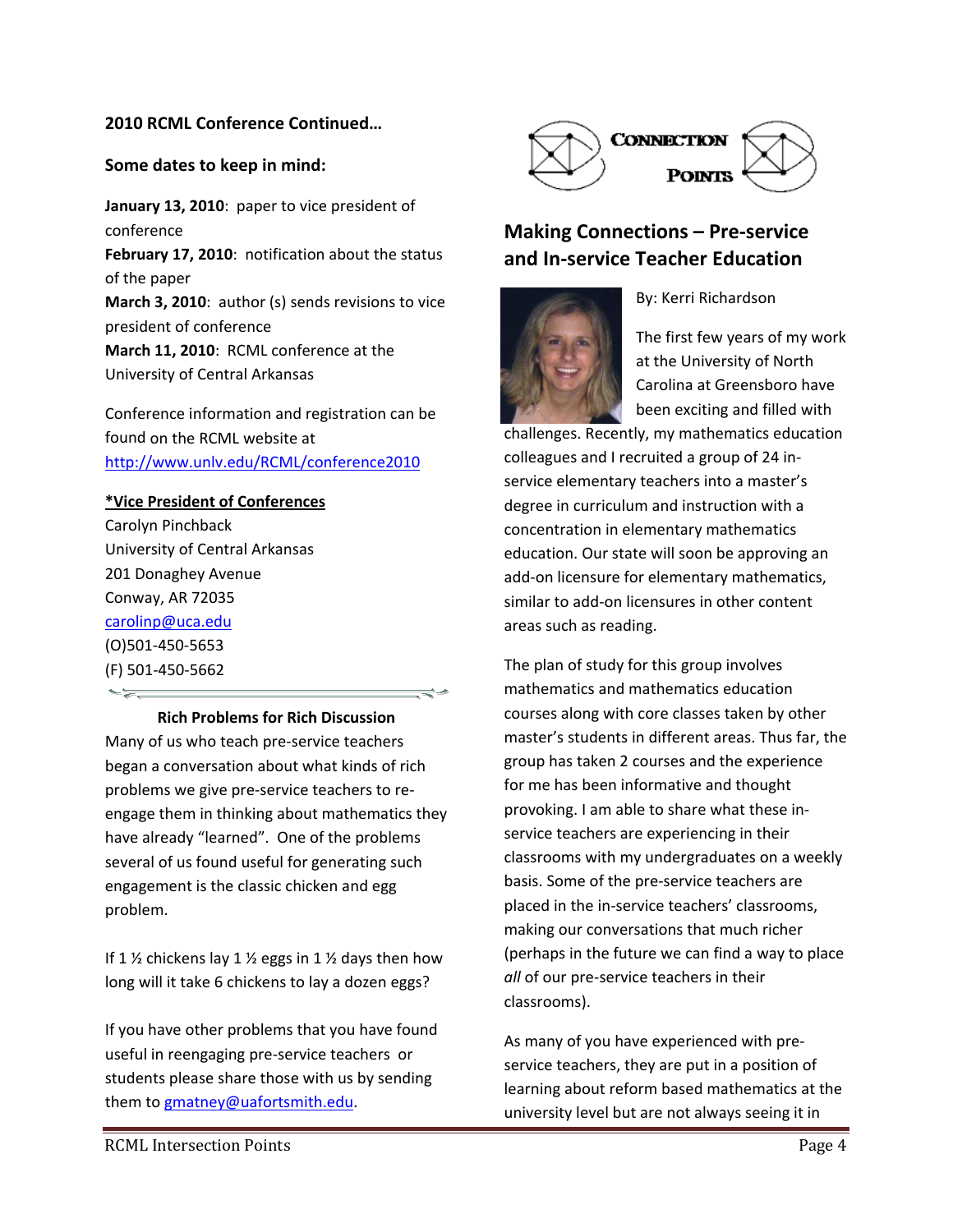their field placements. Even though what we are doing is a work in progress, I can already see a huge impact on the in‐service teachers because they are able to really focus on one area – elementary mathematics education – an area that most who have taught for many years were underexposed to as undergraduates.

### **Our Journal** ‐ ‐ INVESTIGATIONS IN MATHEMATICS LEARNING

Sheryl A. Maxwell, VP of Publications

Volume 2, No. 1 issue of INVESTIGATIONS IN MATHEMATICS LEARNING has been mailed to ONLY 68 of the Research Council on Mathematics Learning (RCML) members. If you did not receive a copy in September, check to see that you are a current 2009 member of RCML. If you have not yet sent in your \$35 RCML membership dues, please do so immediately so that you will be kept current in receiving the RCML journal.

If dues are not remitted promptly, the balance of the funds to produce the journal must come from the institutions around the world. If you are a recent RCML member, consider renewing by paying your dues so you can receive the 2009‐ 2010 Volume 2 journal issues regularly. You'll find the application/renewal form on the back cover of the Vol. 1, No. 3 journal that arrived in May 2009. When you send your remittance to Mary Swarthout, Treasurer, please notify me (smaxwell@memphis.edu) by e‐mail so that I can send you a Fall 2009 journal.

Additionally, check with your institution and see if they have renewed their subscription to INVESTIGATIONS IN MATHEMATICS

LEARNING. If your institution hasn't, let me know and I can send via e‐mail their invoice for the three issues of Volume 2 that they will receive this 2009‐2010 Academic Year (Fall, Winter, and Spring). They received an individual invoice in early summer, but perhaps they have not returned it, or it got lost in the library shuffle. We have about 300 institutions throughout the world that receive our journal. Continue to support our journal, INVESTIGATIONS IN MATHEMATICS LEARNING.

### RCML MEMBERSHIP FEE

Just a friendly reminder that our membership fee is due on January  $1<sup>st</sup>$ , 2010.

To renew a membership please send \$35.00 to the Mary Swarthout (information below).

Please direct those wanting to join RCML to our website http://www.unlv.edu/RCML/memberform.html

On the website they can fill out a short form, print it off and then fax or mail that form to Mary.

**Dr. Mary B. Swarthout, Treasurer**

The Research Council on Mathematics Learning Sam Houston State University, Math and Statistics Dept., P.O. Box 2206 Huntsville, TX 77341‐2206

Office phone: (936‐294‐3708) Fax: (936‐294‐1882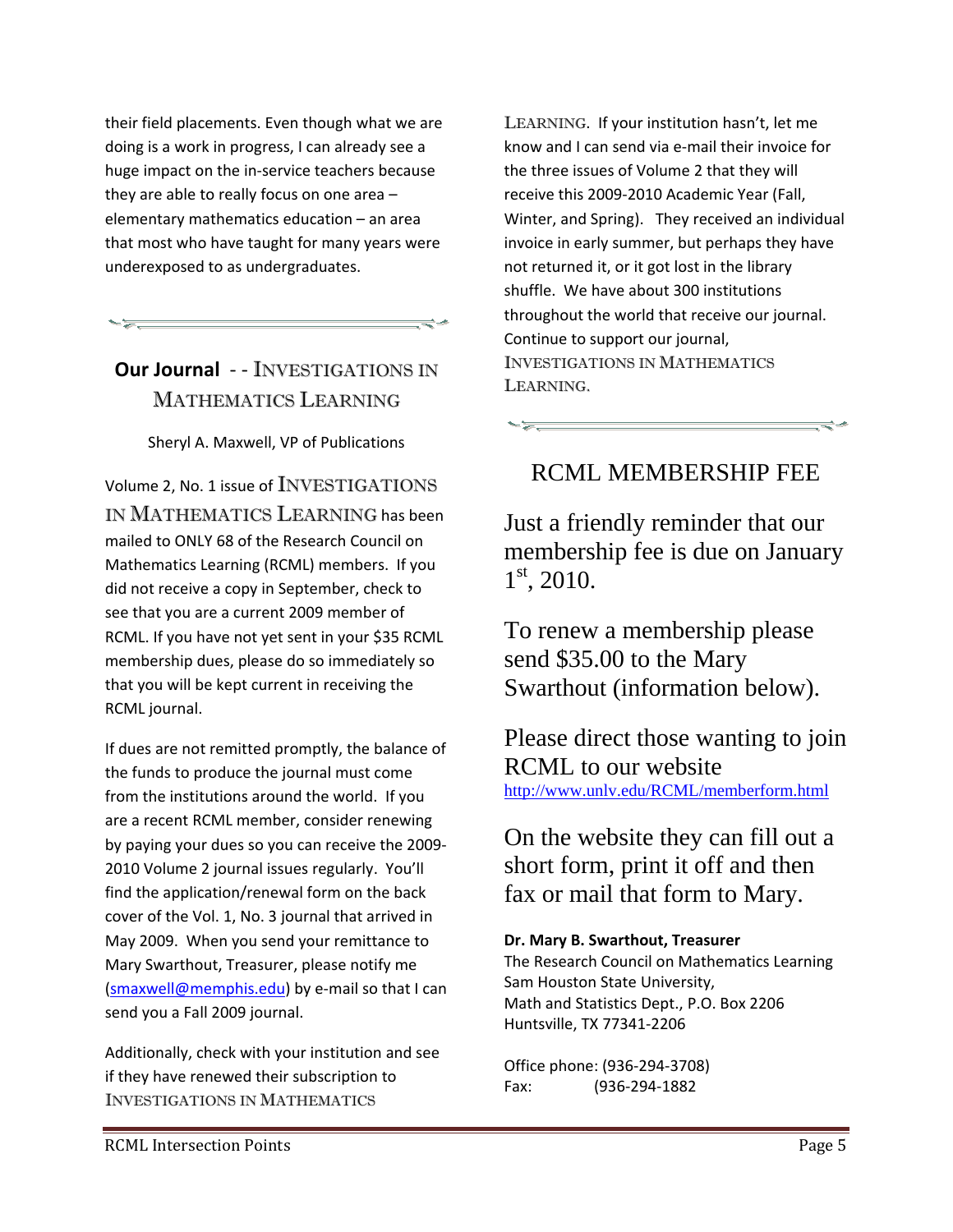# **Election Ballot – Fall, 2009**

### BALLOTS ARE DUE DECEMBER 1, 2009. PLEASE VOTE!

*Please email your ballots to Pat Lamphere‐Jordan at patricia.jordan@okstate.edu or print this* page and mail it to Pat Lamphere-Jordan, 247 Willard Hall, COE-STCL, Stillwater OK 74078-4042.

| President-elect (vote for one)                | <b>Conference Committee (vote for two)</b> |  |  |  |  |  |
|-----------------------------------------------|--------------------------------------------|--|--|--|--|--|
| Winifred A. Mallam                            | <b>Position 1</b>                          |  |  |  |  |  |
| Texas Woman's University                      | Eileen Faulkenberry                        |  |  |  |  |  |
| Kay Wohlhuter                                 | Texas A&M at Commerce                      |  |  |  |  |  |
| University of Minnesota, Duluth               | Joyce Swan                                 |  |  |  |  |  |
|                                               | University of Tennessee at Memphis         |  |  |  |  |  |
| Treasure (vote for one)                       |                                            |  |  |  |  |  |
| <b>Mary Swarthout</b>                         | <b>Position 2</b>                          |  |  |  |  |  |
| Sam Houston State University                  |                                            |  |  |  |  |  |
|                                               | <b>Gabriel Matney</b>                      |  |  |  |  |  |
| Vice-president for Conferences (vote for one) | University of Arkansas at Fort Smith       |  |  |  |  |  |
| <b>Stacey Reeder</b>                          |                                            |  |  |  |  |  |
| University of Oklahoma                        | Mikhail Turegun                            |  |  |  |  |  |
| Martha Tapia                                  | Oklahoma City Community College            |  |  |  |  |  |
| <b>Berry College</b>                          |                                            |  |  |  |  |  |
|                                               |                                            |  |  |  |  |  |

Please look for biographical information on our website at http://www.unlv.edu/RCML/